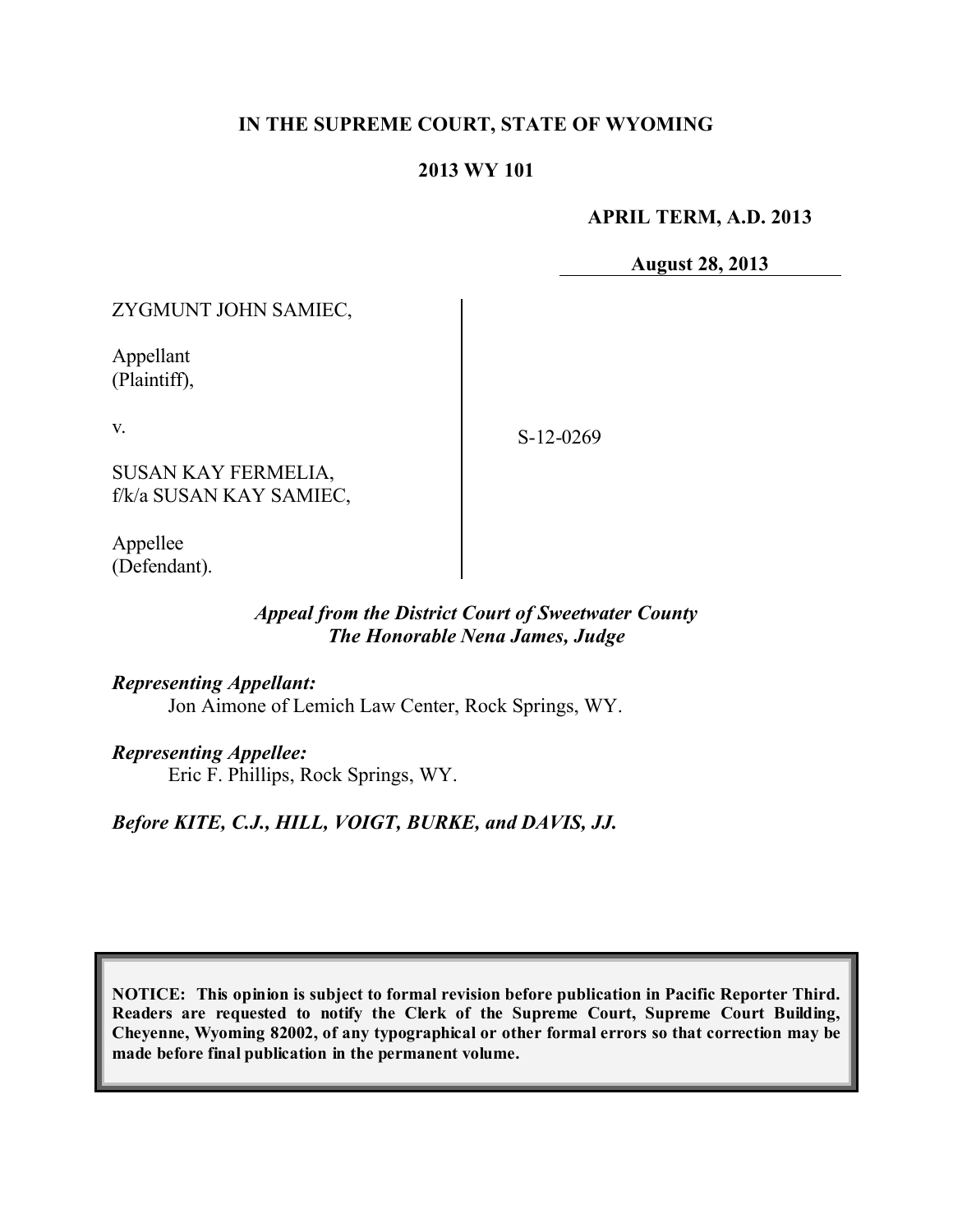### **HILL,** Justice.

[¶1] Father challenges an order interpreting divorce decree provisions that govern payment of counseling and medical expenses for the parties' children. We affirm.

#### **ISSUES**

[¶2] Father states his issues as follows:

. . . .

- 1. On a stipulated case, did the District Court err in answering a question which it had not been asked to answer?
- 2. Did the District Court abuse its discretion when it denied Fathers' Motion for Continuance to allow the presentation of evidence on the question, which the District Court answered but had not been asked to answer?

### **FACTS**

[¶3] In December of 2008, Zygmunt John Samiec (Father) filed for divorce from Susan Kay Fermelia f/k/a Samiec (Mother). Mother was awarded temporary custody of their two children and in 2009 the parties executed a settlement agreement, which was incorporated into the parties' divorce decree. Mother was awarded primary residential custody of the two children, with visitation for Father. The parties' agreement further included the following two provisions, at issue in this case:

> 7. . . . [Father] and [Mother] further agree [to] equally share the current outstanding and future costs and fees for the minor children's extracurricular activities, school activities and counseling costs. . . .

> 10. . . . [Father] currently carries medical insurance for the minor children. All costs of medical, dental optometric [sic], or orthodontic care not covered by such insurance for the children shall be split between the parties with [Father] paying 75% and [Mother] paying 25% of such uncovered costs.

[¶4] The parties' divorce was finalized in December of 2009. In early 2010 one of their children was placed at the Wyoming Behavioral Institute (WBI) after threatening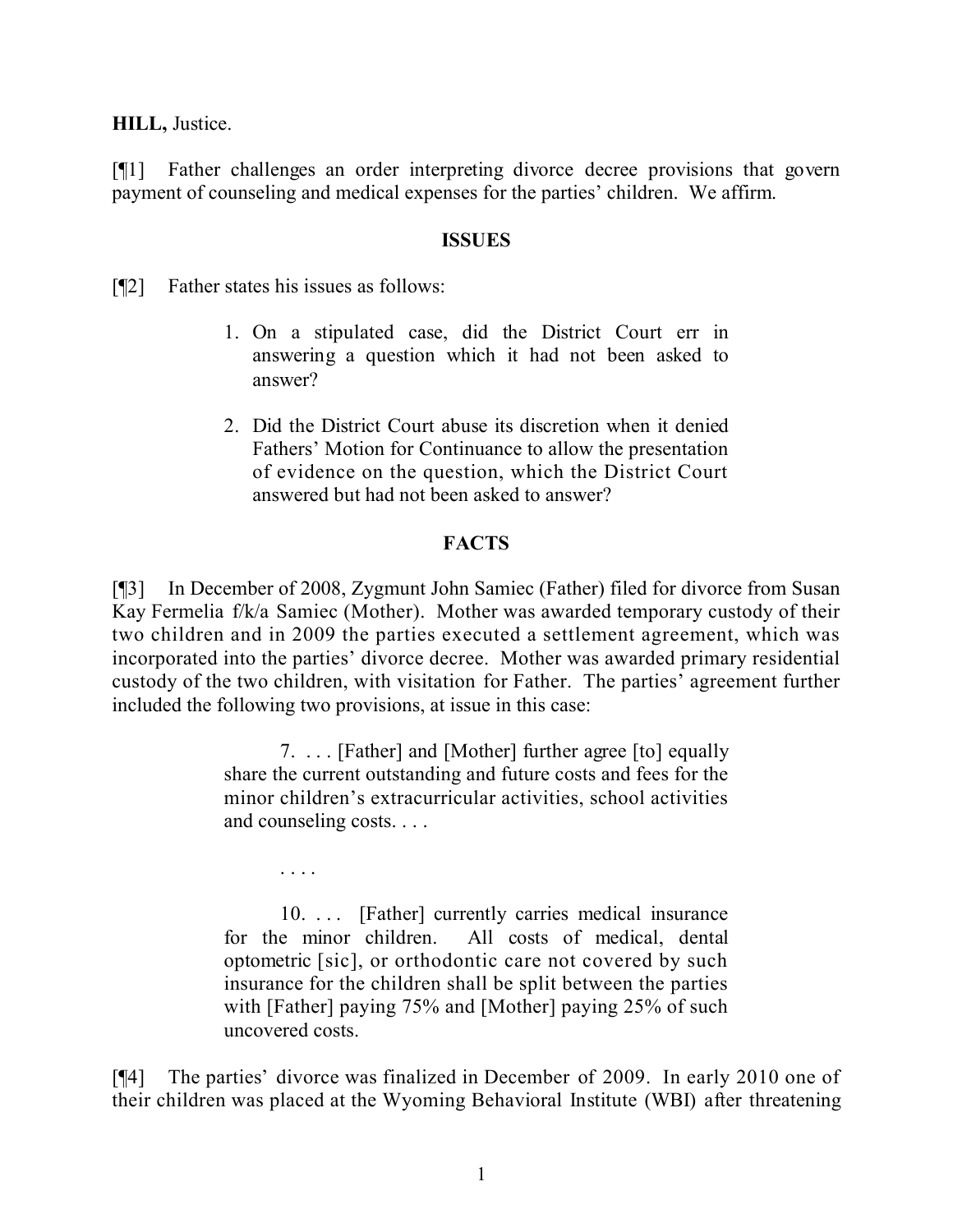suicide. Soon thereafter, Father filed a petition to modify the divorce decree, seeking custody of their two children. Mother answered and counterclaimed. A hearing was set for March 29, 2012, but prior to the hearing the parties resolved their custody issues. However, the parties could not resolve how to divide the costs of their child's stay at WBI, pursuant to the settlement agreement. An unreported hearing occurred and the court issued a decision letter which provided as follows:

> This is a post-divorce matter heard by the Court on March 29, 2012. Prior to the scheduled hearing, counsel met with me in chambers and advised that they had resolved most issues raised by the parties and that they needed a ruling from the court on one remaining issue upon which they had been unable to reach agreement.

> > . . . .

Counsel advised me that it was not necessary to deal with specific monetary figures, but rather I was asked to define which costs relating to mental health issues were included in **counseling costs** which were to be split equally and which costs, if any, fell into the category of medical costs which required Mr. Samiec to pay 75% and his former wife to pay 25%. The context of the issue was explained both in chambers and in the courtroom as relating to present care being provided to one of [the] parties' minor children who is residing in a treatment facility. At no time during the inchambers discussion or courtroom arguments was any reference made to agreements entered into by the parties regarding the division of these placement costs. Indeed, my understanding was that cost for the entire stay was at issue; otherwise, there would be no need for court clarification.

My approach to the issue is pretty simple: any mental health treatment which goes beyond **counseling** would be considered a medical expense. **Counseling** is generally a periodic verbal interaction with a therapist. I determined that anytime a psychiatrist became involved in the process or if psychotropic medications were prescribed, it became a medical expense, my reasoning being that a psychiatrist is a medical doctor specializing in mental illness and that the involvement of such a trained specialist rendered the treatment medical and took it beyond the scope of **counseling**. I explained that while a psychiatrist could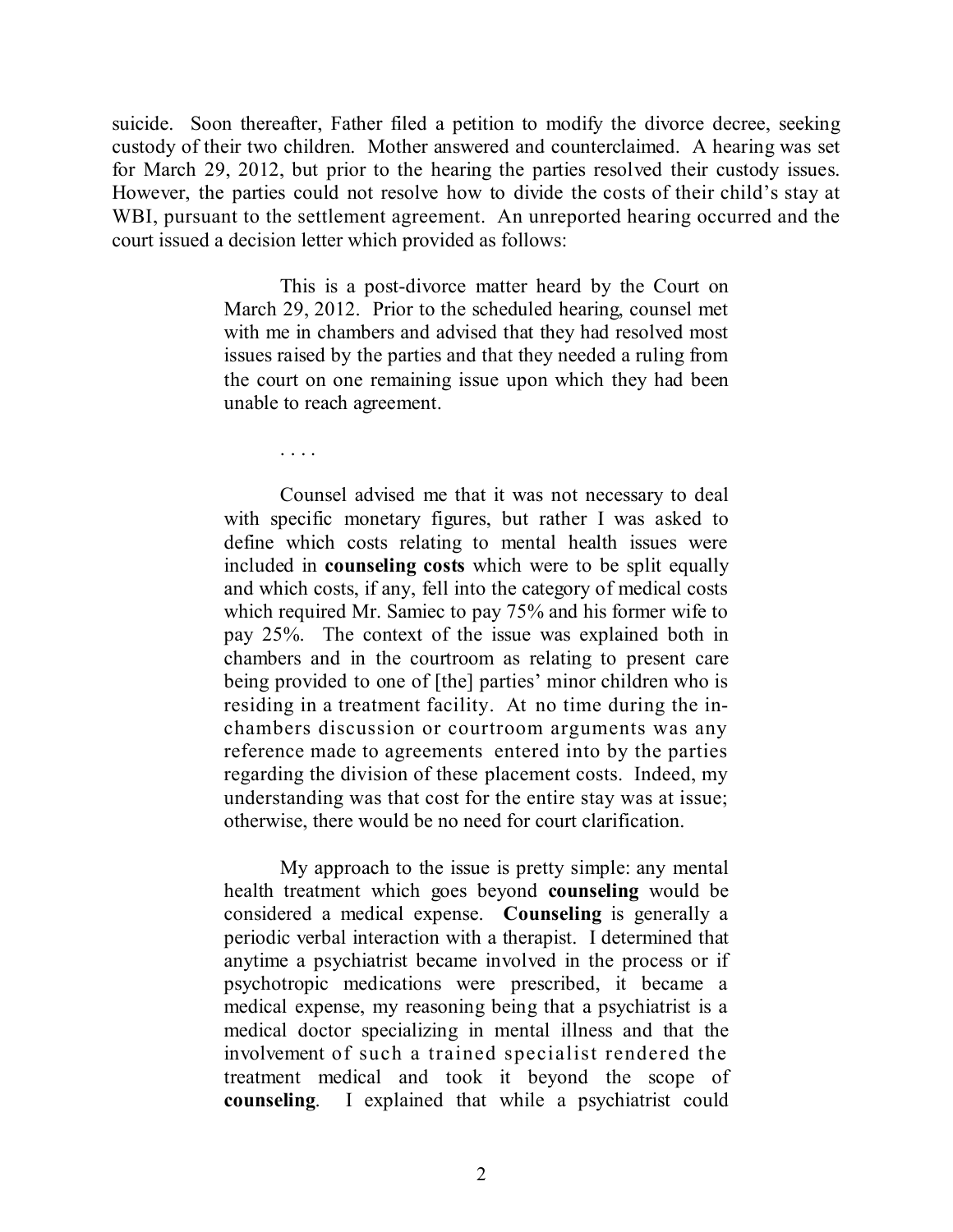certainly include **counseling** as part of his or her treatment of a patient (in which case such **counseling** would be considered a medical expense), **counseling** by a therapist who is not a medical doctor or who does not possess other advanced professional licensure would not fall into the realm of a medical expense.

I further determined that placement in a residential treatment facility goes beyond **counseling** as set forth in the Stipulation and Agreement due to the nature and extent of the services provided by the facility, thereby rendering such placement and treatment a medical expense. [Emphasis in original.]

[¶5] After the court announced its decision orally, Father's counsel requested a continuance which the court denied. The court entered its Order on Modification of Judgment and Decree of Divorce on August 24, 2012 and Father appealed. No hearing transcript was provided in the appellate record and although Father certified that he intended to procure a statement of the evidence he did not do so.

# **DISCUSSION**

[¶6] Father argues on appeal that because this case was submitted to the district court as a stipulated or agreed case, and only queried the meaning of "counseling" generally, the district court improperly answered the question in the context of the parties' dispute. Father argues that the district court should have only answered the question generally. Furthermore, Father argues that the district court improperly considered extrinsic evidence in analyzing the parties' settlement agreement and abused its discretion when it denied his motion for continuance at the hearing.

[¶7] Mother submits that the district court properly interpreted the settlement agreement's provision, that it did not use extrinsic evidence, and that its denial of Father's motion to continue was appropriate. Mother also argues that the lack of a hearing transcript should weigh against Father's claims.

[¶8] We share Mother's dismay at the lack of hearing transcript, as this Court's review is undeniably hampered when an appealed order is predicated on testimony and evidence presented at an unrecorded hearing. As we have stated before:

> When this Court does not have a properly authenticated transcript before it, it must accept the trial court's findings of fact upon which it bases any decisions regarding evidentiary issues. *Capshaw v. Schieck*, 2002 WY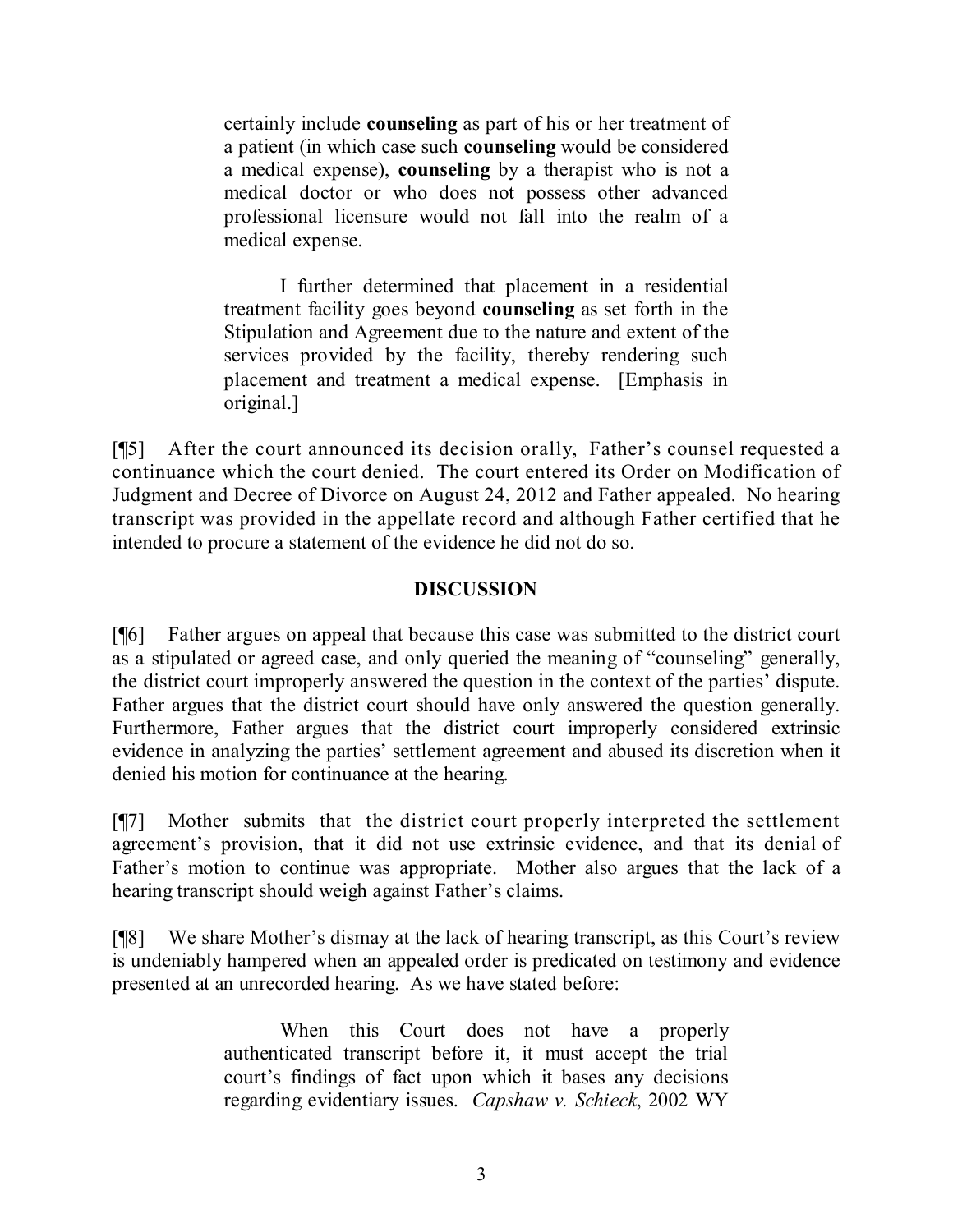54, ¶ 21, 44 P.3d 47, [54] (Wyo. 2002). The failure to provide a transcript does not necessarily require dismissal of an appeal, but our review is restricted to those allegations of error not requiring inspection of the transcript. Lacking a transcript, or a substitute for the transcript, the regularity of the trial court's judgment and the competency of the evidence upon which that judgment is based must be presumed. *Stadtfeld v. Stadtfeld*, 920 P.2d 662, 664 (Wyo. 1996); *Combs v. Sherry-Combs*, 865 P.2d 50, 55 (Wyo. 1993); and see *Wood v. Wood*, 865 P.2d 616 (Wyo. 1993) (dismissing appeal for lack of record, rather than affirming).

*Seherr-Thoss v. Seherr-Thoss*, 2006 WY 111 ¶ 6, 141 P.3d 705, 710 (Wyo. 2006) (quoting *Harshberger v. Harshberger*, 2005 WY 99, ¶ 3, 117 P.3d 1244, 1246-47 (Wyo. 2005)). Under these circumstances, because we must accept the district court's findings of fact, our review "is effectively limited to determining whether or not an error of law appears on the record." *Harshberger*, ¶ 6, 117 P.3d at 1249. We discern no such error of law from our review of the record or from the arguments presented.

[¶9] In addition, the absence of a hearing transcript presents its own challenge with regard to cases decided on stipulated or agreed upon facts. As contemplated by *Koontz v. South Superior*, 716 P.2d 358, 361 (Wyo. 1986),

> In order to make an agreed case a just proceeding there are certain requirements that must be met. First, there must be "a clear statement of the facts agreed on." 3 Am.Jur.2d Agreed Case § 12 at 732; see *Fugate v. Mayor and City Council of Town of Buffalo,* Wyo., 348 P.2d 76, 81, 97 A.L.R.2d 243 (1959). Second, the statement of facts must "be sufficient in itself to enable the court directly to draw conclusions of law determinative of the matter in controversy." 3 Am.Jur.2d Agreed Case § 14 at 733. Finally, "the statement of facts constituting an agreed case should be made part of the record in the proceeding, lest there be no basis for review of the judgment." Id. § 16 at 734.

> It is clear from the record that the parties did not present an agreed case that could produce a just result. They did not enter a stipulation of facts from which the district court could draw legal conclusions. Nor can a stipulation be found in the record upon which we can ground our appellate review. The district court rendered judgment on its assumption that the parties had submitted the case for